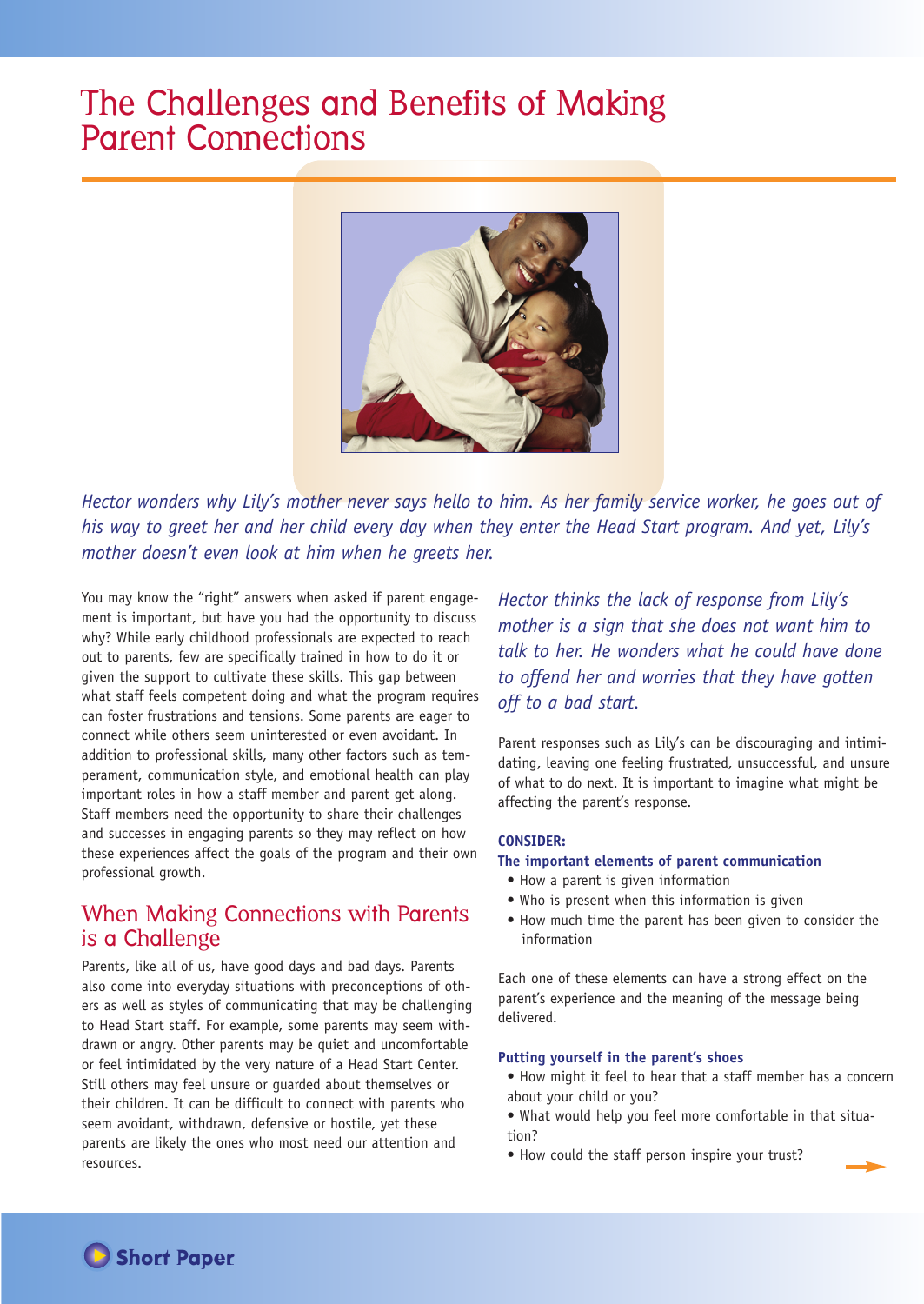Imagining the conversation with these questions in mind can give you new perspective and encourage you to be more supportive when a parent seems unsure.

#### **The effects of stress and depression on parent behavior**

Some parents suffering from depression may be quiet or withdrawn. Others may seem angry, distracted or completely avoidant. It is important to resist the temptation to judge a parent's reaction as a reflection of how much he/she cares for his/her child. There may be stressful family, health or emotional factors preventing them from opening up.

## **The ways personal reactions can affect your professional action**

As an early childhood professional, you may claim that "nothing bothers you," and yet this is rarely true. Sometimes it is difficult to separate how a parent feels from how the parent feels about you.

*Hector has begun to think that Lily's mother may be more uncomfortable with him than with other family service workers because he is a man. Hector believes his presence as a male role model is a positive influence on the children in the program, and at the very least is a factor he can't change to make the relationship go more smoothly. This leaves him confused about how he should approach Lily's mother.*

Do not take parent or child behavior personally. In Hector's case, he does not have enough information to draw conclusions about Lily's mother. And yet, admitting his impressions about the mother and how they make him feel will help Hector think more clearly about the next steps he should take.

Acknowledging when a parent's behavior causes discouragement, anger, or fear can help you understand how your response to that parent may be affected by those feelings. Also remember that you are part of a team of professionals; share your impressions and questions with your supervisor.

# Strategies for Engaging Parents

Each parent connection begins and is maintained through a positive framework of strategies designed to help parents build trust and feel welcomed. Consider these strategies:

**• Establish a friendly relationship with parents,** even if it only involves smiling and saying hello and goodbye. Remember, these small daily exchanges over time are powerful building blocks in making connections with a parent.

When you need to talk to a parent about concerns regarding their child, **start by mentioning some of the child's strengths, and the strengths of the parent**. Be authentic; mention examples of strengths and weaknesses that the parent can recognize. For example, "Sam loves to read. It is clear you have introduced him to books. Have you ever noticed that sometimes he has a hard time following directions?"

**• Try to find a common goal:** Common interest in the wellbeing of the child should underlie all communication. Remember, parents want to parent their children well. Everyone at Head Start, parents and teachers, truly want the best for each child, even if he/she is overwhelmed, exhausted and/or angry.

**• Plan Ahead:** Spend some time thinking about what you want to say to a parent, especially when sharing difficult or sensitive information. But remember that being prepared to listen is as important as planning what to say.

**• Carefully choose the place, time and manner** in which you share information and ask questions of a parent. If you are too angry, busy or scared, do not approach him/her; think about the best time and person to approach the parent. Another person at the Head Start can also speak to the parent. It may be worthwhile to set an example of how you can work with a collaborative team at the Head Start program on how to share information and ask questions of a parent.

**• Consider a parent's confidentiality** when planning to talk to him/her about concerns. Choose a time and location that is comfortable and private.

**• Try to really listen** to what they are saying and communicate back to them what you perceive without judging them. This is an opportunity to show your respect for what the parent has to say.